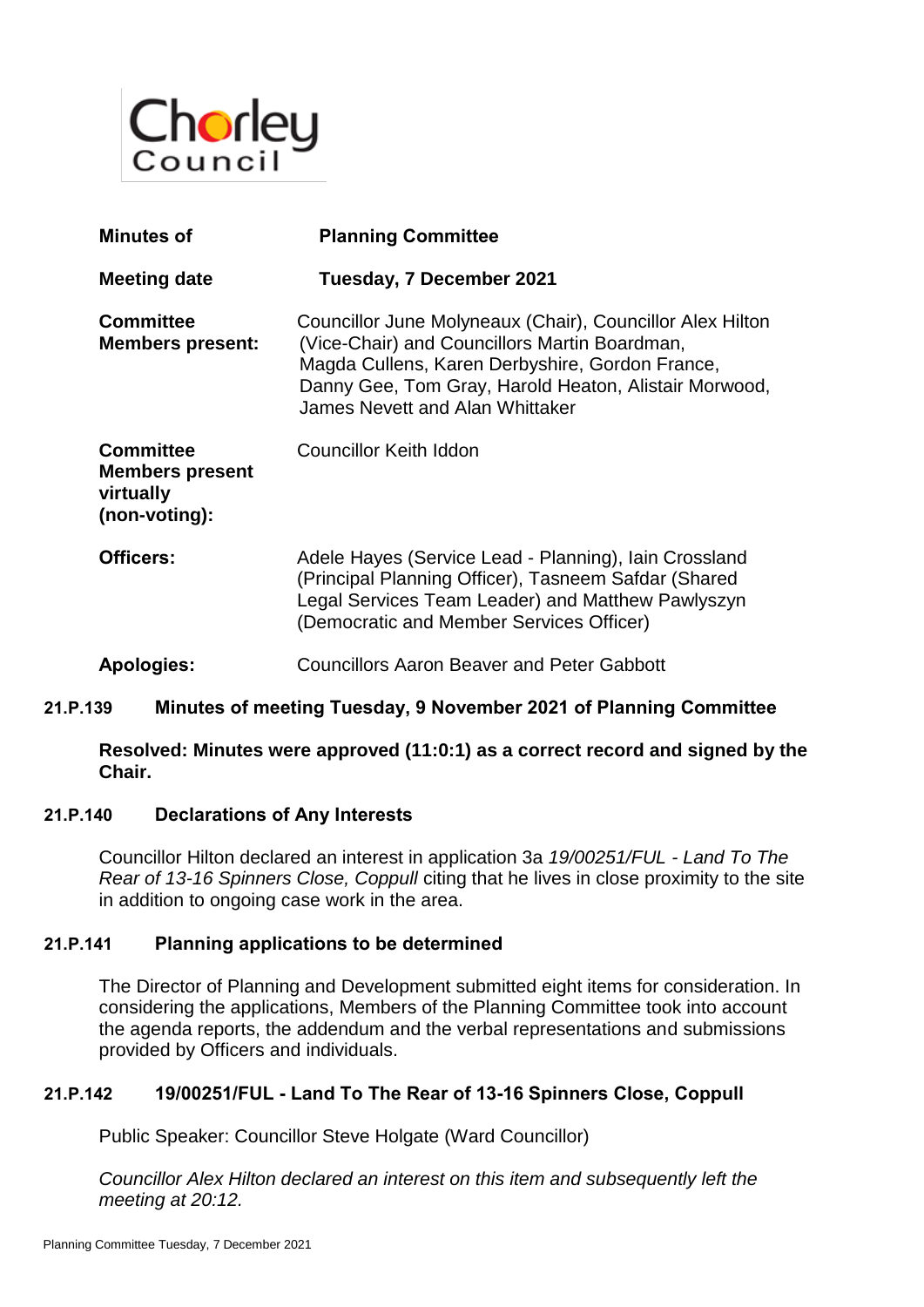After careful consideration, it was proposed by Councillor Alistair Morwood, seconded by Councillor Gordon France that the application be refused.

A further proposal was proposed by Councillor Martin Boardman, seconded by Councillor Harold Heaton that the application be approved.

Upon being put to a vote, it was **resolved (7:4:0) that the application was refused for the following reason:**

**1) The proposed development would result in the partial loss of an area of public open space as designated by policy HW2 of the Chorley Local Plan 2012 - 2026 and would worsen an existing deficit of natural/semi-natural greenspace in Coppull, whilst the development would be harmful to the visual amenity provided by the site, which would be detrimental to the character of the area contrary to policy HW2 of the Chorley Local Plan 2012 - 2026.**

**2) The proposed development would result in the loss of trees and woodland, which make a valuable contribution to the character of the landscape and setting of the mill pond, and is not outweighed by the benefits of the development, contrary to policy BNE10 of the Chorley Local Plan 2012 - 2026.**

**3) The proposed development would result in the loss of part of a biological heritage site and connectivity across the site contrary to policy BNE9 of the Chorley Local Plan 2012 - 2026.**

### **21.P.143 21/00361/FUL - The Village Hall, 47 Chapel Lane, Coppull, Chorley**

After careful consideration, it was proposed by Councillor Harold Heaton, seconded by Councillor Martin Boardman, and subsequently **resolved (11:0:1) that the application be approved subject to conditions.** 

### **21.P.144 21/00419/FUL - Land adjacent to Harbour Barn, Harbour Lane, Wheelton**

Registered Speakers: Councillor Margaret France (Ward Councillor) and Michael Moore (Applicant).

After careful consideration, it was proposed by Councillor Martin Boardman, seconded by Councillor Alex Hilton and **resolved (7:3:2) that planning permission was refused for the following reason:**

**The development is inappropriate development in the Green Belt, which is harmful by definition. It fails to preserve the openness of the Green Belt and conflicts with the third purpose of the Green Belt due to encroachment into the countryside. Substantial weight is attached to this harm. No 'very special circumstances' have been put forward by the applicant, nor have any been identified by the Local Planning Authority to outweigh this harm. The proposal is, therefore, considered contrary to the National Planning Policy Framework at Chapter 13.**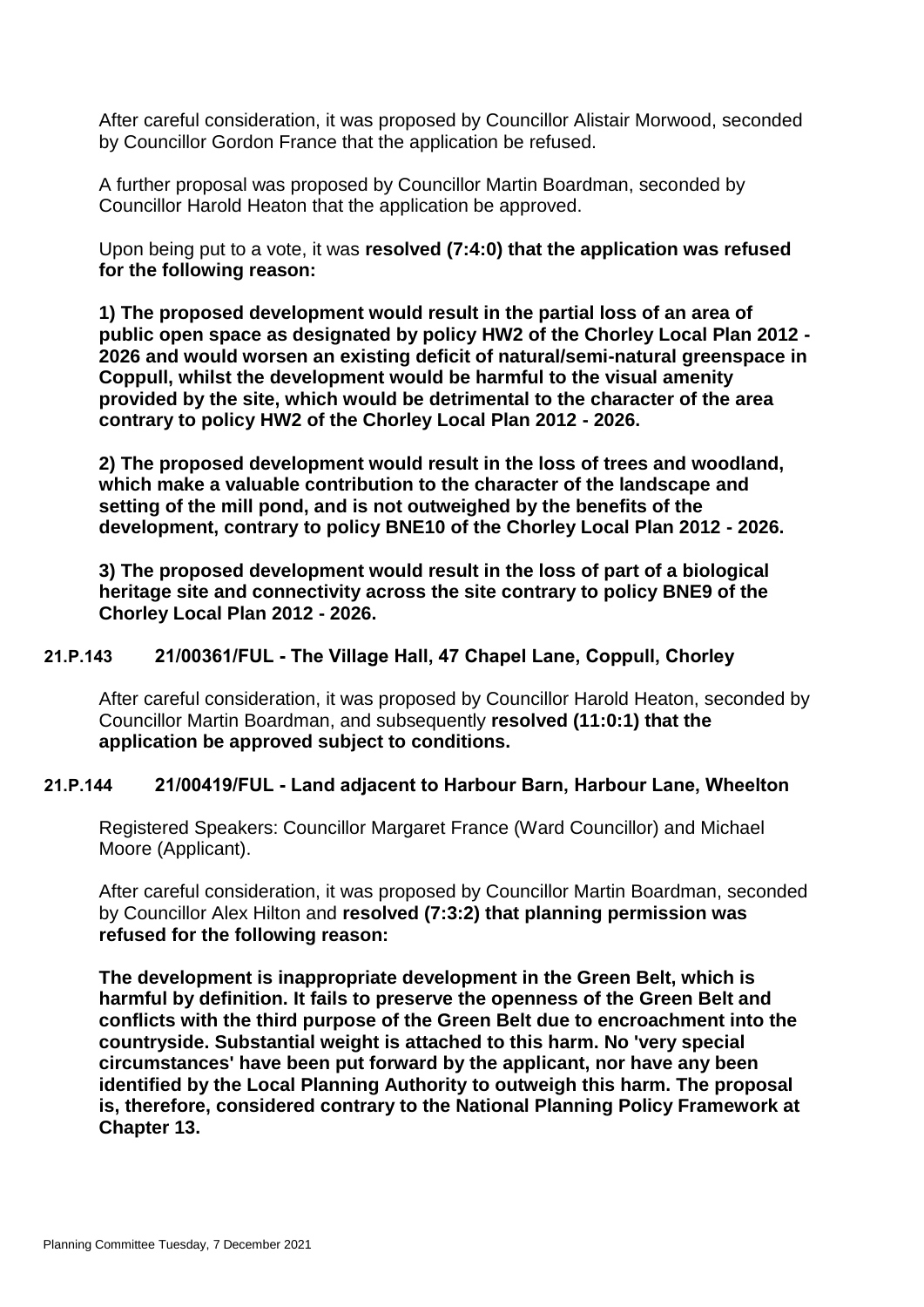# **21.P.145 21/00545/CLEUD - Land adjacent to Wigan Lodge, Wigan Lane, Chorley**

Registered speakers: Councillor Alistair Bradley (Ward Councillor) and David Balbi (Applicant)

After careful consideration, it was proposed by Councillor Harold Heaton, seconded by Councillor James Nevett and **resolved (unanimously) that the application for a certificate of lawfulness for an existing use was refused for the following reason:**

**The information contained within the application is not sufficiently precise and unambiguous. Chorley Council as the Local Planning Authority is not satisfied that, on the balance of probabilities, a material change of use of the land (as shown on the submitted Location Plan) has not occurred. The use as described is not, therefore, proven to be lawful within the meaning of Section 191 of the Town and County Planning Act 1990.**

# **21.P.146 21/01171/FUL - Land South Of Red Bank Scout Hut, Little Carr Lane, Chorley**

Registered speaker: Laura Daniels (objector)

After careful consideration, it was proposed by Councillor Harold Heaton, seconded by Councillor Martin Boardman and **resolved (9:1:2) that the decision was deferred to allow Members of the Planning Committee the opportunity to visit the site of the proposal.** 

## **1 21/00745/FULMAJ - Alison Arms, 279 Preston Road, Coppull, Chorley, PR7 5DU**

Public speaker: David Greenwood (Objector)

After careful consideration, it was proposed by Councillor Martin Boardman, seconded by Councillor Danny Gee, and subsequently **resolved (7:5:0) that planning permission was refused for the following reason:**

**1) The level of car parking retained for The Alison Arms Public House is below the figure required for the size of the Public House as set out within Policy ST4 of the Chorley Local Plan 2012-2021. There are no public car parks in the area and any overspill of parking from the Public House car park onto A49 Preston Road would be detrimental to highway safety. The proposed development is, therefore, contrary to Policy BNE1 and Policy ST4 of the Chorley Local Plan 2012-2021.**

**2) The location of proposed parking arrangement immediately off Glover Road would displace existing on-street parking and would result in vehicles reversing onto the highway in close proximity to the junction of the A49 Preston Road. This would prejudice highway safety and the proposed development is, therefore, contrary to Policy BNE1 of the Chorley Local Plan 2012-2021.**